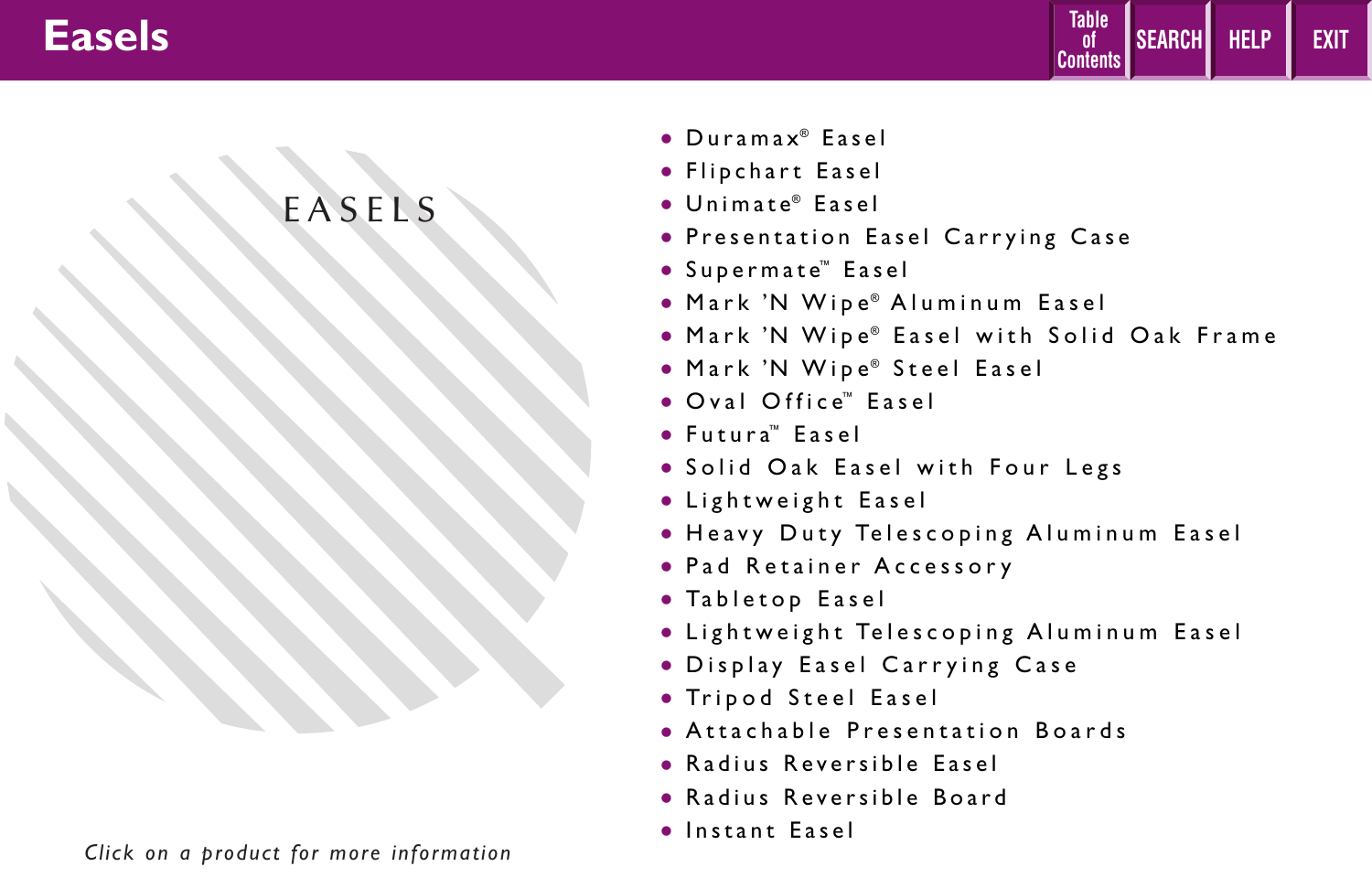<span id="page-1-0"></span>





*201E\_2.EPS*

*File Name:* 200E.EPS *File Name:* 201E\_2.EPS *File Name:* 201E.EPS *Folder:* EASELS CD# 7

*To download high resolution images or to copy text, see Help.*

### **SELECT TEXT TOOL COPY TEXT**





**HELP EXIT**

**SEARCH**

**Table of Contents**

#### **Quartet Duramax® Easel**

The perfect flipchart easel to withstand the wear and tear of everyday use, the Duramax easel has been designed to resist scratches and dents. Made of an indestructible, molded, high-density polyethylene plastic, it's even possible to stack several units together for storage and transportation.The entire unit is self-contained. When ready to use, the pedestal base slides out from the body of the easel and locks firmly into position. Molded hand grips allow easy set-up and an accessory compartment stores markers and tape. For flipchart use, a hassle-free, spring-loaded retainer securely holds a  $27'' \times 34''$  (685 x 860mm) pad. (Order pads separately). Height 72" (1825mm).

| Catalog # | Color    |
|-----------|----------|
| 200E      | Grey     |
| 201E      | Graphite |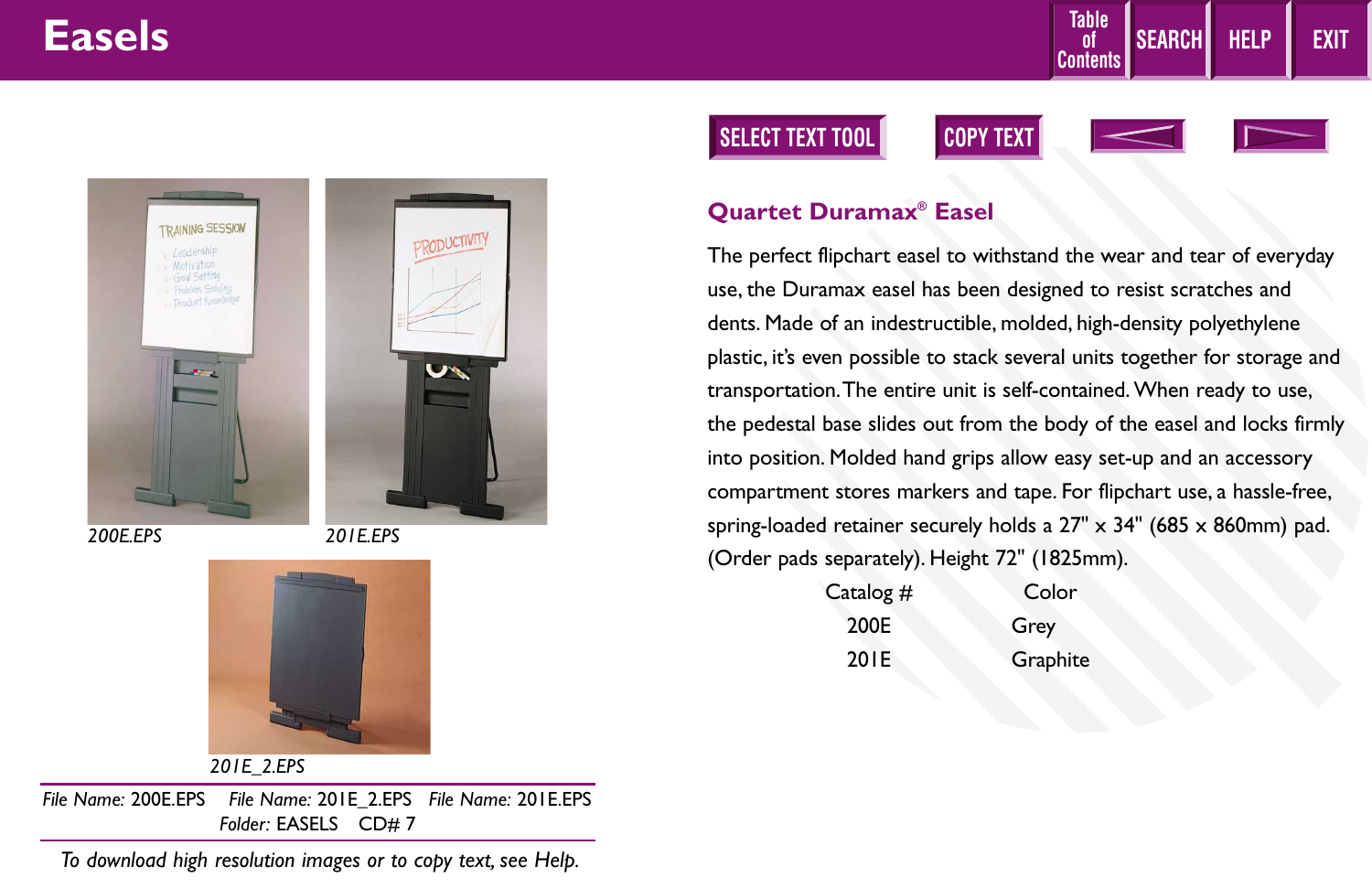<span id="page-2-0"></span>

### **SELECT TEXT TOOL COPY TEXT**





**HELP EXIT**

**SEARCH**

**Table of Contents**

### **Flipchart Easel**

This sturdy, tripod easel is specifically designed to hold flipcharts. The aluminum pad support and spring-loaded pad retainer hold any standard size easel pad. (Order pads separately.) The strong silvercolored legs lock into position, extending the easel to 72" (1825mm) high. For storage or transport, the legs fold up neatly behind the pad surface. A full-length accessory tray keeps markers within reach and non-skid, plastic feet won't mar flooring.

Catalog # 75E

CD# 7 *Folder:* EASELS *File Name:* 75E.EPS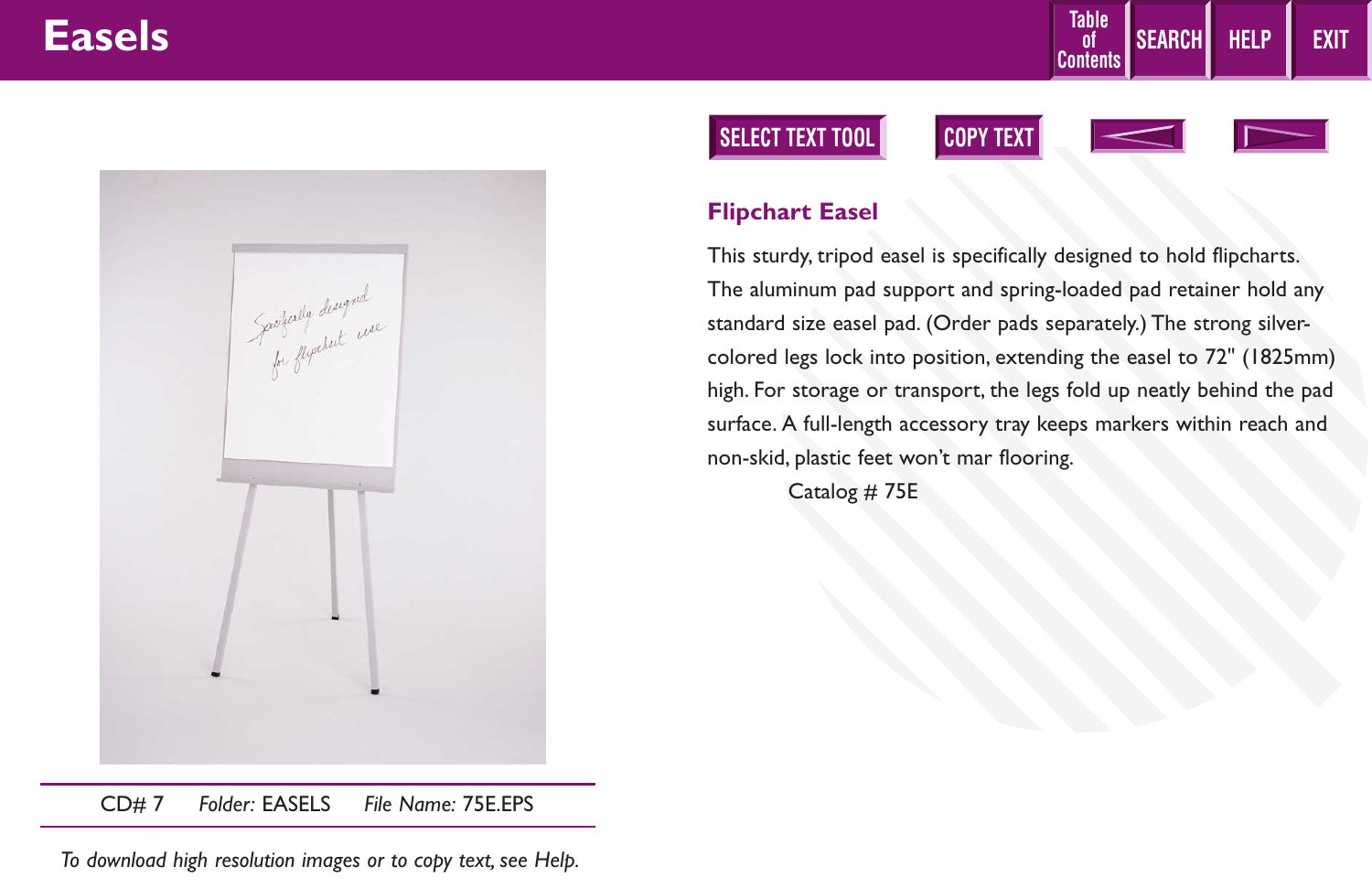<span id="page-3-0"></span>



### **SELECT TEXT TOOL COPY TEXT**





**HELP EXIT**

**SEARCH**

**Table of Contents**

### **Quartet Unimate® Easel**

The portable Unimate is perfect for all professional presentations. The height and angle of the Unimate are adjustable up to 70" (1780mm) high for viewing, presenting and preparing flipcharts.The two-sided, dry-erase, white marker board has a unique easy-to-use spring-loaded flipchart holder that holds any pad. (Order pads separately.) High-tech, black anodized finish and European design with strong, solid quality construction. Lightweight and portable. Catalog # 100E

*100E.EPS*

*File Name:* 100E.EPS *Folder:* EASELS *File Name:* 100E\_2.EPS CD# 7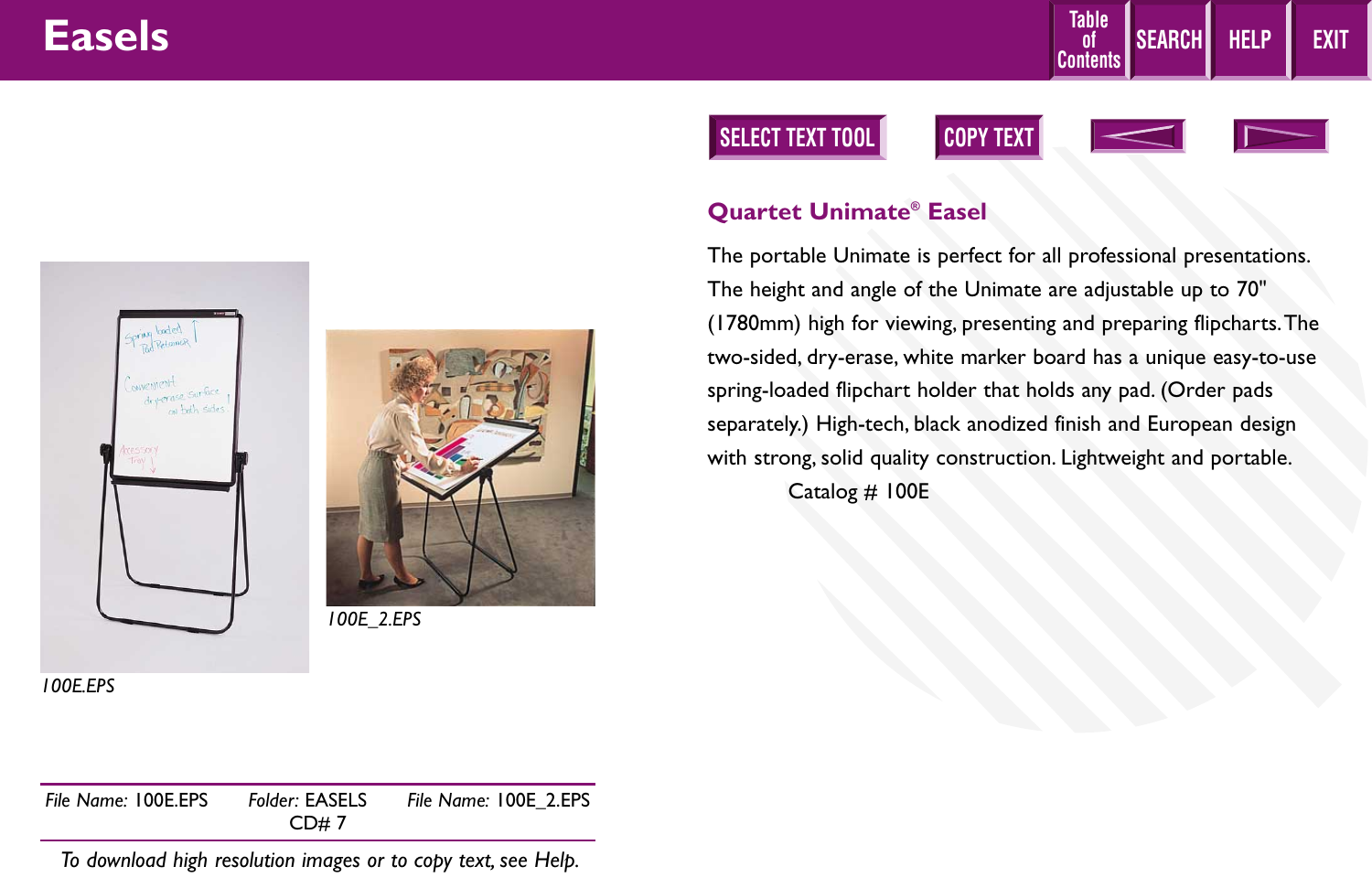<span id="page-4-0"></span>

### **SELECT TEXT TOOL COPY TEXT**





**SEARCH**

**Table of Contents**



**HELP EXIT**

### **Presentation Easel Carrying Case**

Durable, water-resistant nylon easel bag with reinforced vinyl interior.The most practical way to travel with the 100E Unimate easel, 200E or 201E Duramax easel. Stain-resistant black tote includes adjustable shoulder strap and assist handle for easy transport. Overall size:  $32'' \times 45''$  (810 x 1140mm). Catalog # 100EC

CD# 7 *Folder:* EASELS *File Name:* 100EC.EPS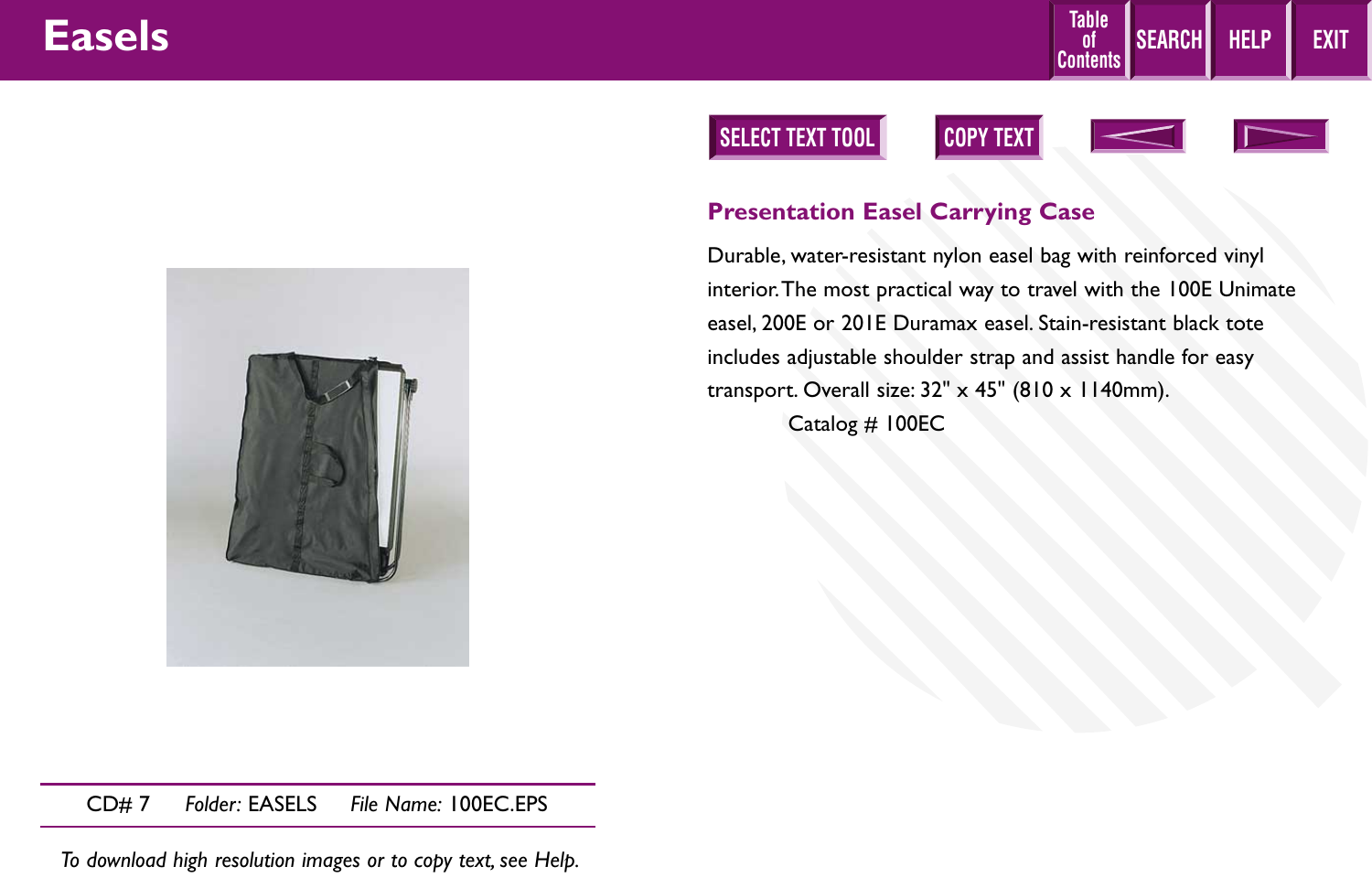<span id="page-5-0"></span>

#### CD# 7 *Folder:* EASELS *File Name:* 111E.EPS

*To download high resolution images or to copy text, see Help.*

### **SELECT TEXT TOOL COPY TEXT**





**HELP EXIT**

**SEARCH**

**Table of Contents**

### **Supermate™ Easel**

A great presentation easel, Supermate provides a double-sided expanded writing surface and two side-by-side flipchart holders to accommodate the most information packed meetings.The quickrelease, spring-loaded pad retainers make flipchart insertion and removal a cinch.A marker rail extends across the full width of the board.A european-style, black-finish, anodized aluminum frame adds the finishing touch. Supermate folds for easy transport and storage. Overall size: 57"W x 72"H (1540 x 1825mm).

Catalog # 111E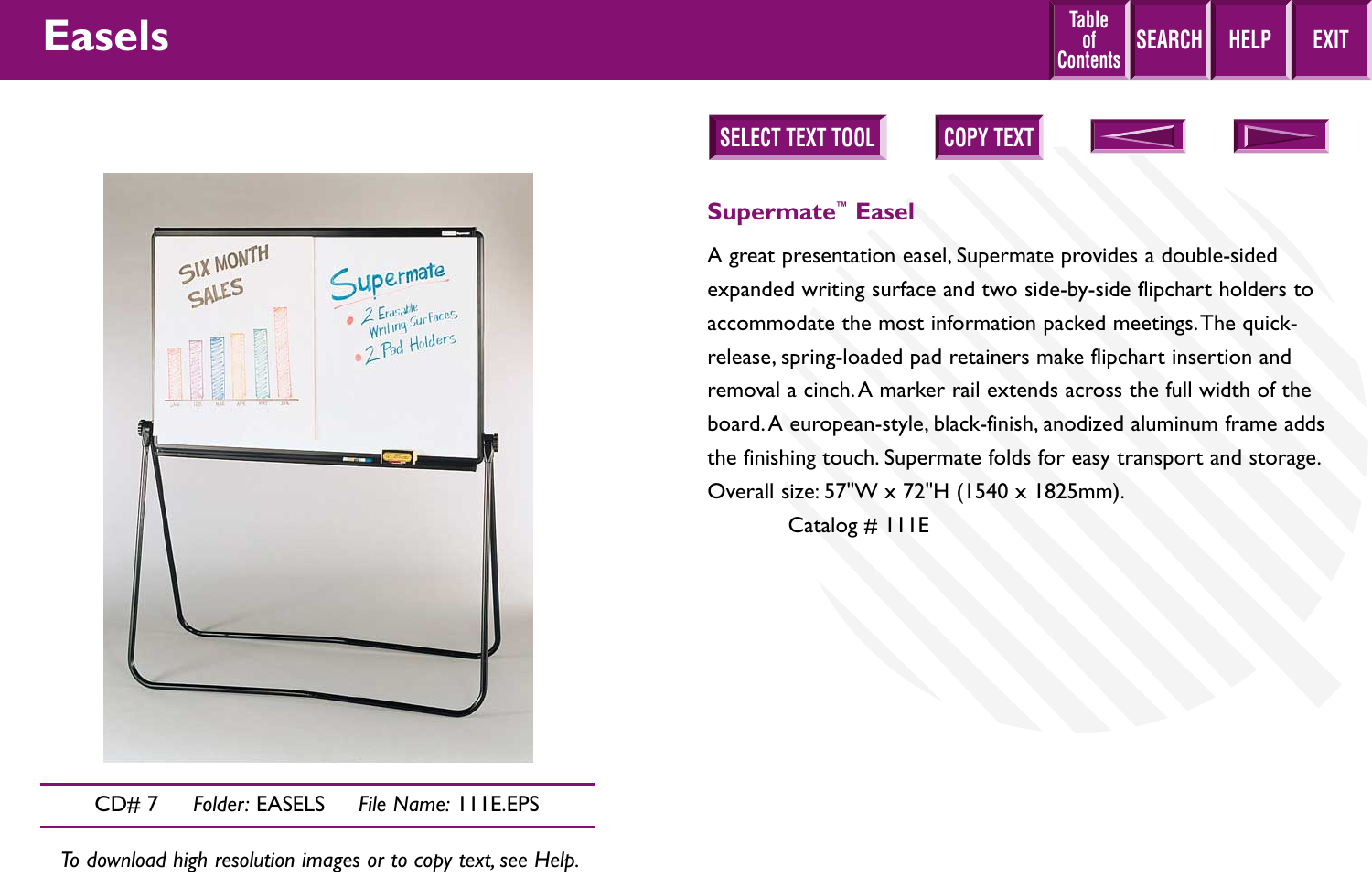<span id="page-6-0"></span>

CD# 7 *Folder:* EASELS *File Name:* 91E.EPS

*To download high resolution images or to copy text, see Help.*

### **SELECT TEXT TOOL COPY TEXT**





**HELP EXIT**

**SEARCH**

**Table of Contents**

#### **Mark 'N Wipe® Aluminum Easel**

All the ingredients to conduct a productive meeting wrapped into one aluminum presentation easel.The dry-erase 40" x 29" (1020 x 735mm) melamine surface has a full-length rail, a spring-loaded pad retainer, a paper pad and a clear plastic, zippered pouch in back for accessories. Use the easel at full height 71" (1800mm) high or at tabletop level 401 ⁄2" (1030mm) by adjusting the telescoping rear legs. The front legs fold back and snap into place when not in use. Folds for easy storage to  $40'' \times 29'' \times 3''$  (1020 x 735 x 75mm). Pad included. Catalog # 91E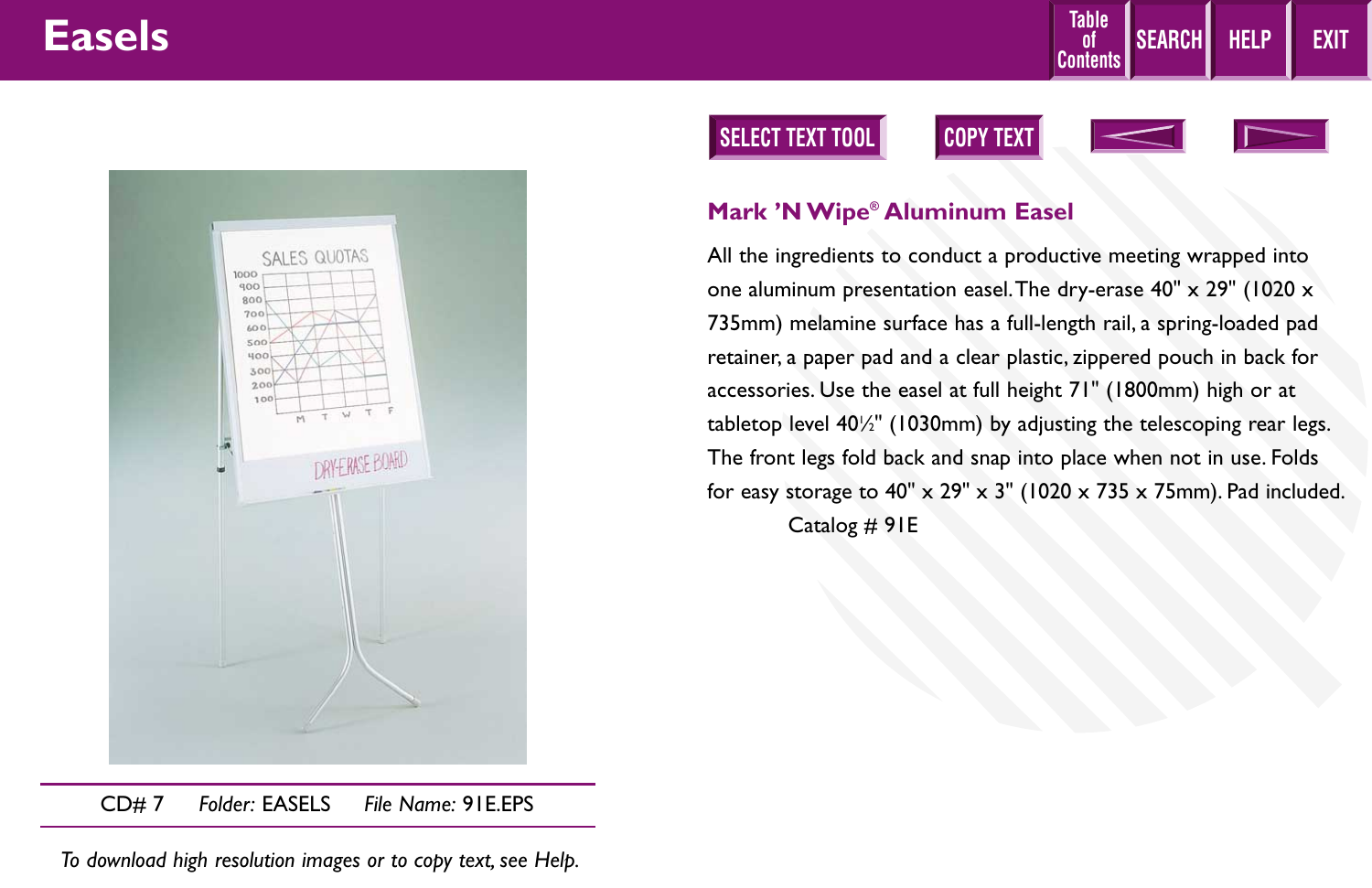<span id="page-7-0"></span>

#### CD# 7 *Folder:* EASELS *File Name:* 60E.EPS

*To download high resolution images or to copy text, see Help.*

### **SELECT TEXT TOOL COPY TEXT**



**HELP EXIT**

**SEARCH**

**Table of Contents**

#### **Mark 'N Wipe® Easel with Solid Oak Frame**

For a crisp, clean look, the melamine Mark 'N Wipe easel features a modern easel stand with a fresh white finish.The tilt of the writing board can be adjusted for presentations and flipchart preparation (paper pad included). The  $31'' \times 36''$  (785 x 900mm) board is framed in a natural finish, solid oak frame with Quartet's five-piece construction including a full-length marker rail attached to the lower frame. For storage, the easel board folds down. Easel height adjustable from 40" to 72" (1020 to 1825mm).

Catalog # 60E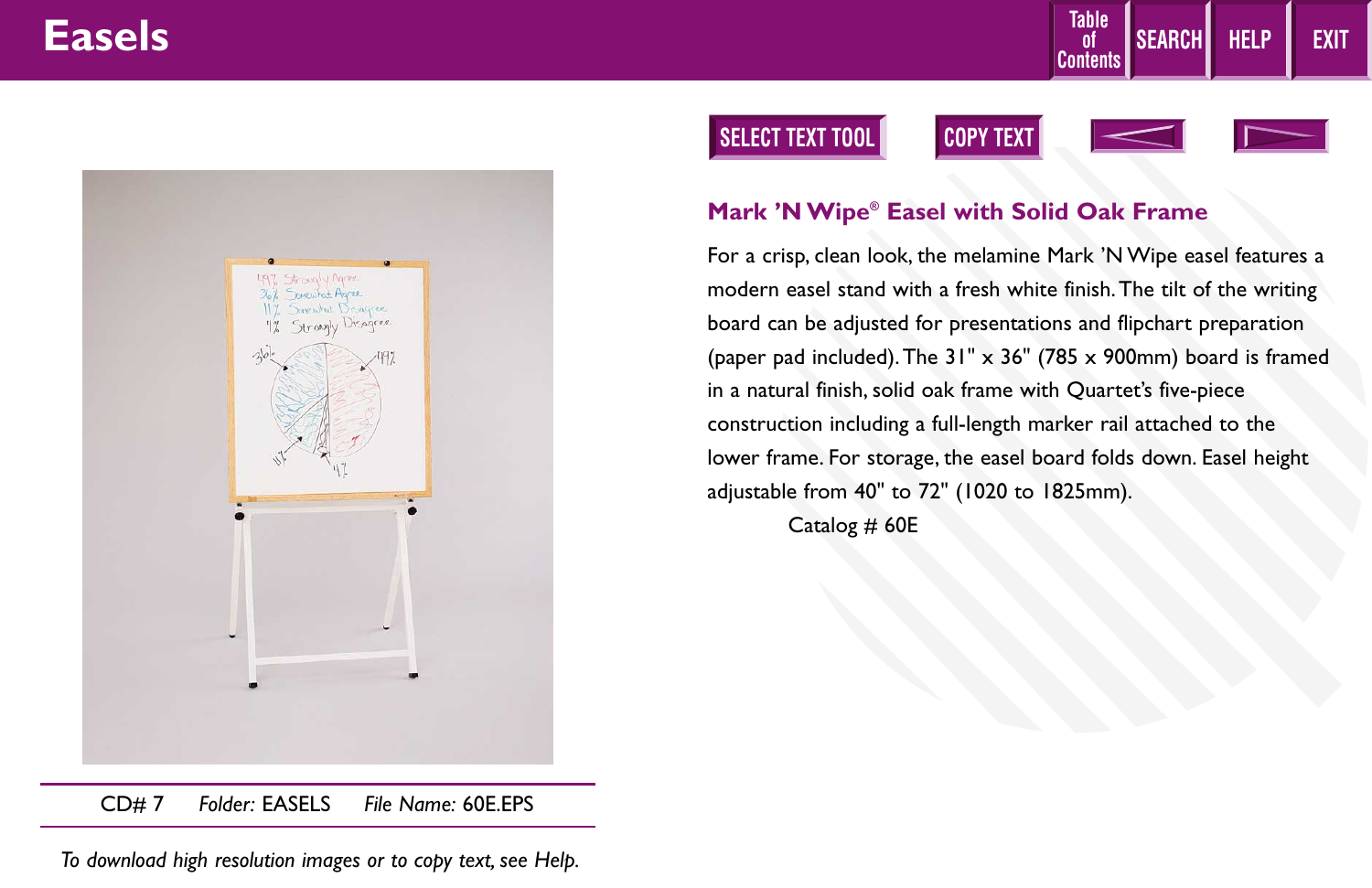<span id="page-8-0"></span>

CD# 7 *Folder:* EASELS *File Name:* 81E.EPS

*To download high resolution images or to copy text, see Help.*

### **SELECT TEXT TOOL COPY TEXT**





**Table of Contents**

**SEARCH**



**HELP EXIT**

### **Mark 'N Wipe® Steel Easel**

An excellent meeting tool, this steel flipchart easel is available with a Mark 'N Wipe melamine surface. The board surface is 40" x 29" (1020 x 735mm) and framed in anodized aluminum. A pad retainer is included for flipchart presentations. Adjusts from 40" (1020mm) for tabletop use to 70" (1780mm) at full-height and features rubber feet to prevent legs from skidding or marring.The full-length accessory tray holds markers and chalk and has protective end caps.

> Catalog # Description 81E Mark 'N Wipe melamine surface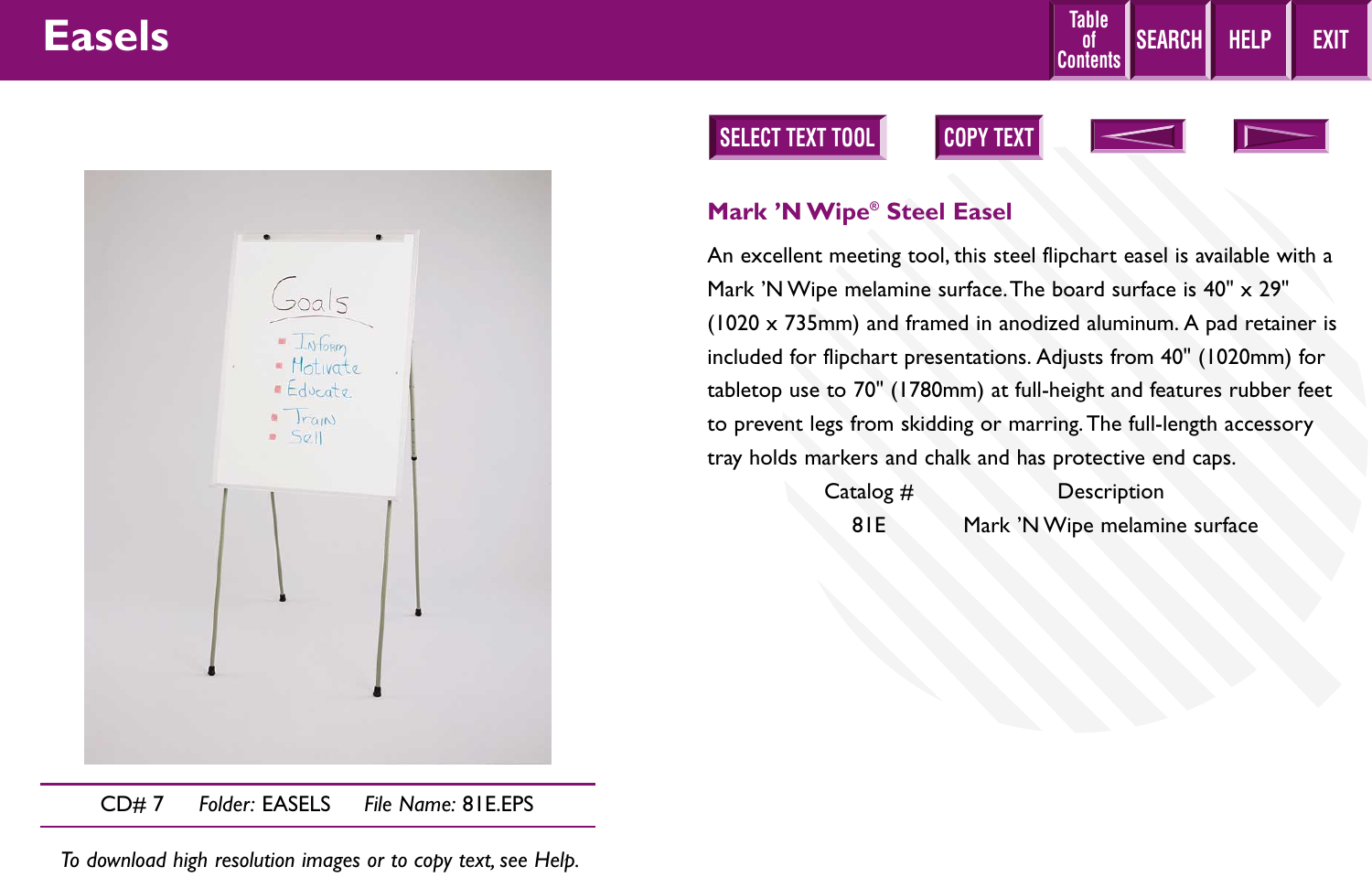<span id="page-9-0"></span>

*70EG.EPS 70E.EPS*

**SELECT TEXT TOOL COPY TEXT**





**HELP EXIT**

**SEARCH**

**Table of Contents**

### **Oval Office™ Easel**

The easel that fits in anywhere it goes. Present information on the 29" x 40" (735 x 1020mm) melamine board or put a 27" x 34" (685 x 860mm) flipchart in the pad retainer to illustrate your point. Features a grey finish radius steel frame with a grey melamine writing surface or a bronze finish frame with a white melamine writing surface. Includes a 10" (250mm) marker tray. 70" (1780mm) high.

| Catalog $#$ | Color         |
|-------------|---------------|
| 70EG        | Grey          |
| 70E         | <b>Bronze</b> |

*File Name:* 70EG.EPS *Folder:* EASELS *File Name:* 70E.EPS CD# 7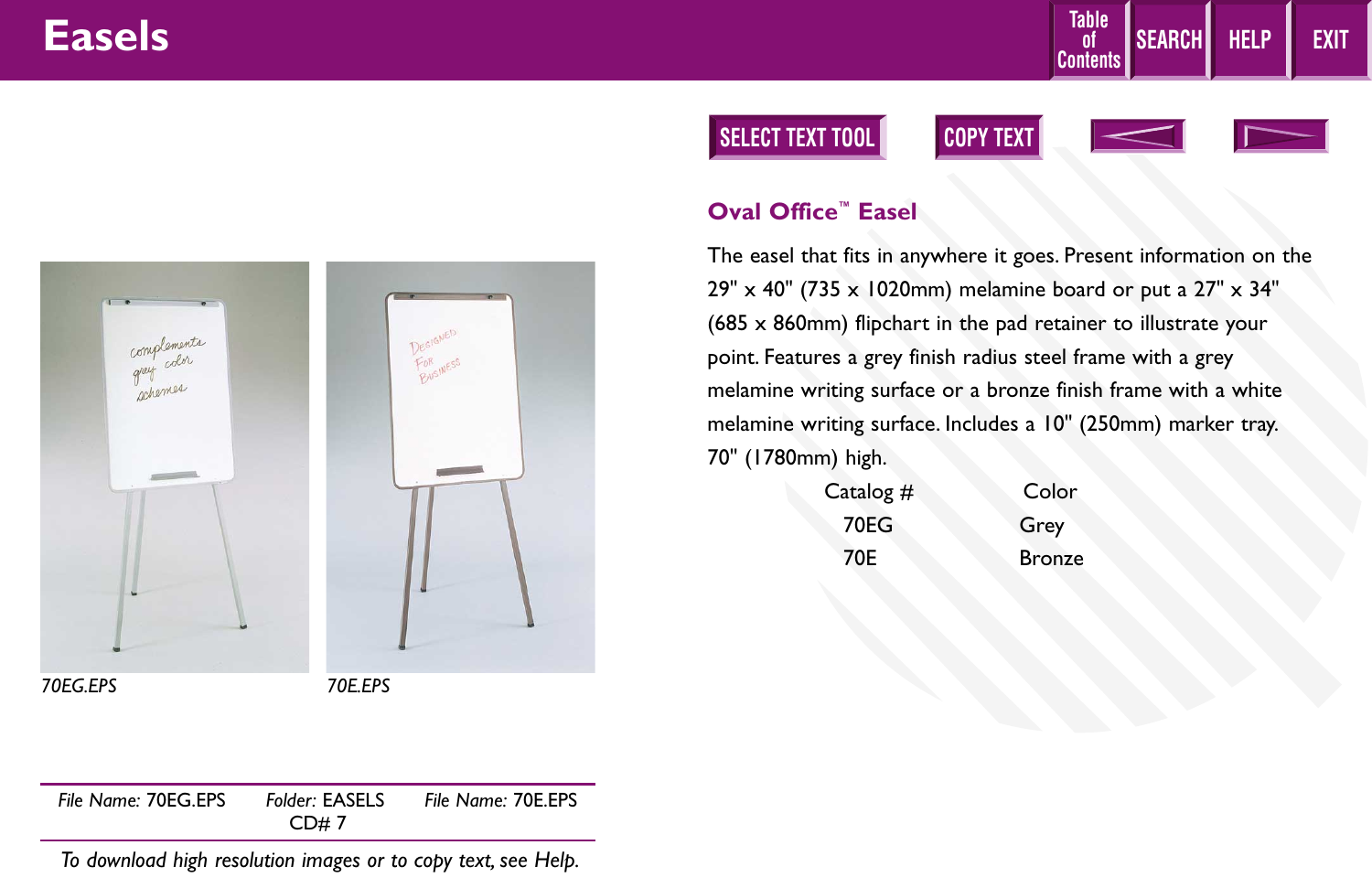<span id="page-10-0"></span>

#### CD# 7 *Folder:* EASELS *File Name:* 351900.EPS

*To download high resolution images or to copy text, see Help.*

### **SELECT TEXT TOOL COPY TEXT**

![](_page_10_Picture_5.jpeg)

**Table of Contents**

![](_page_10_Picture_6.jpeg)

**HELP EXIT**

**SEARCH**

### **Futura™ Easel**

This versatile easel converts from floor model to tabletop size in seconds by pressing the release buttons and sliding the presentation board down. Futura features a melamine dry-erase marker board with flipchart pad holder. The durable steel construction with contemporary black lacquer finish looks great and performs with reliance every time you present.The height adjusts from 40" to 67" (1020 to 1700mm). Includes accessory tray. Portable and compact for storage.

Catalog # 351900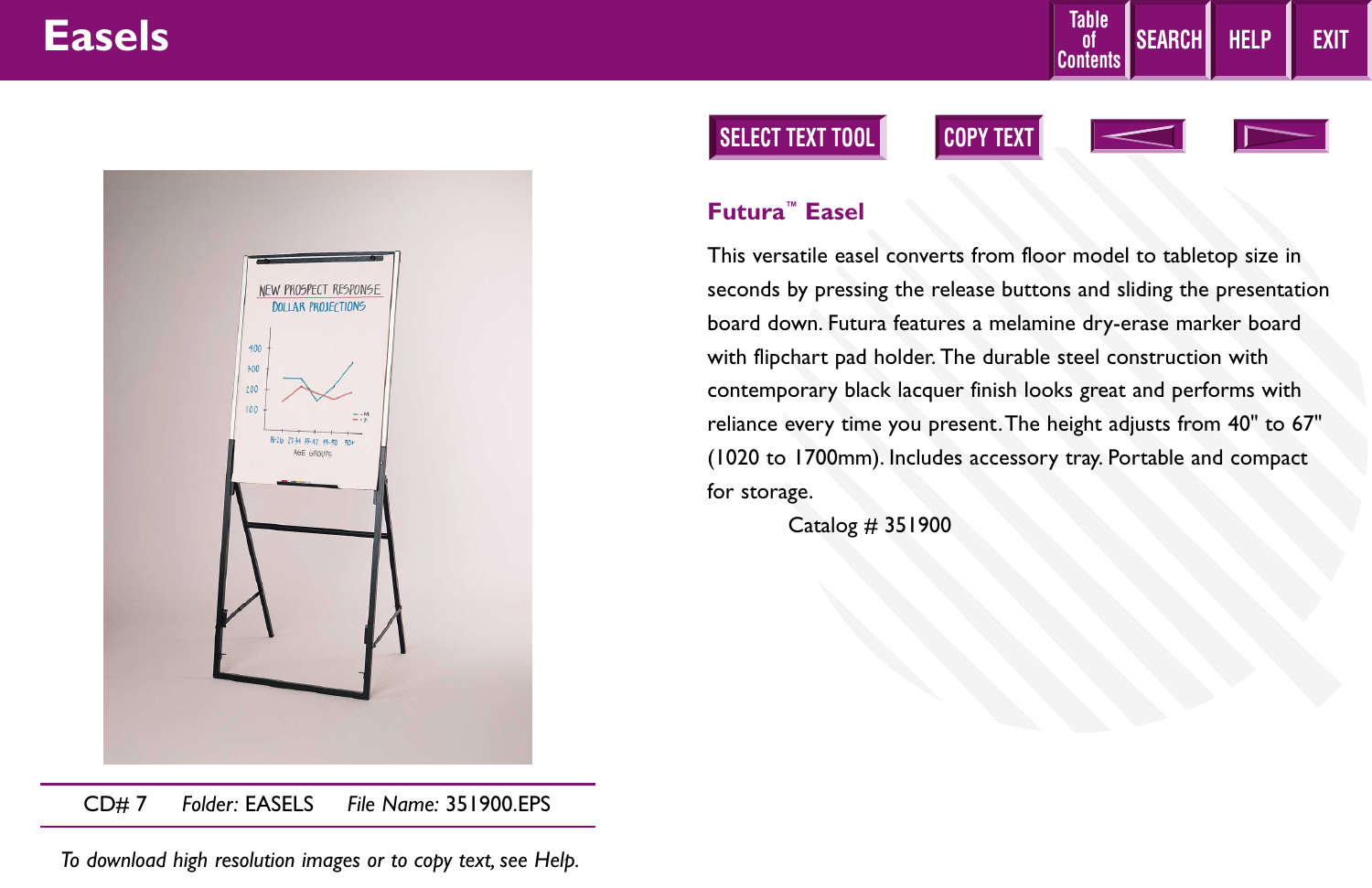<span id="page-11-0"></span>![](_page_11_Picture_1.jpeg)

### **SELECT TEXT TOOL COPY TEXT**

![](_page_11_Picture_3.jpeg)

Always in good taste, the solid, natural oak finish easel holds boards up to  $8' \times 4'$  (2400  $\times$  1200mm). The adjustable wooden pegs can be repositioned to accommodate various size boards. Hinged metal braces and an oak crosspiece lock the easel legs into position.The 69" (1750mm) tall easel folds up to 41 ⁄4" x 23 ⁄4" x 69" (105 x 70 x 1750mm) for storage.

**SEARCH**

**HELP EXIT**

**Table of Contents**

Catalog # 40E

CD# 7 *Folder:* EASELS *File Name:* 40E.EPS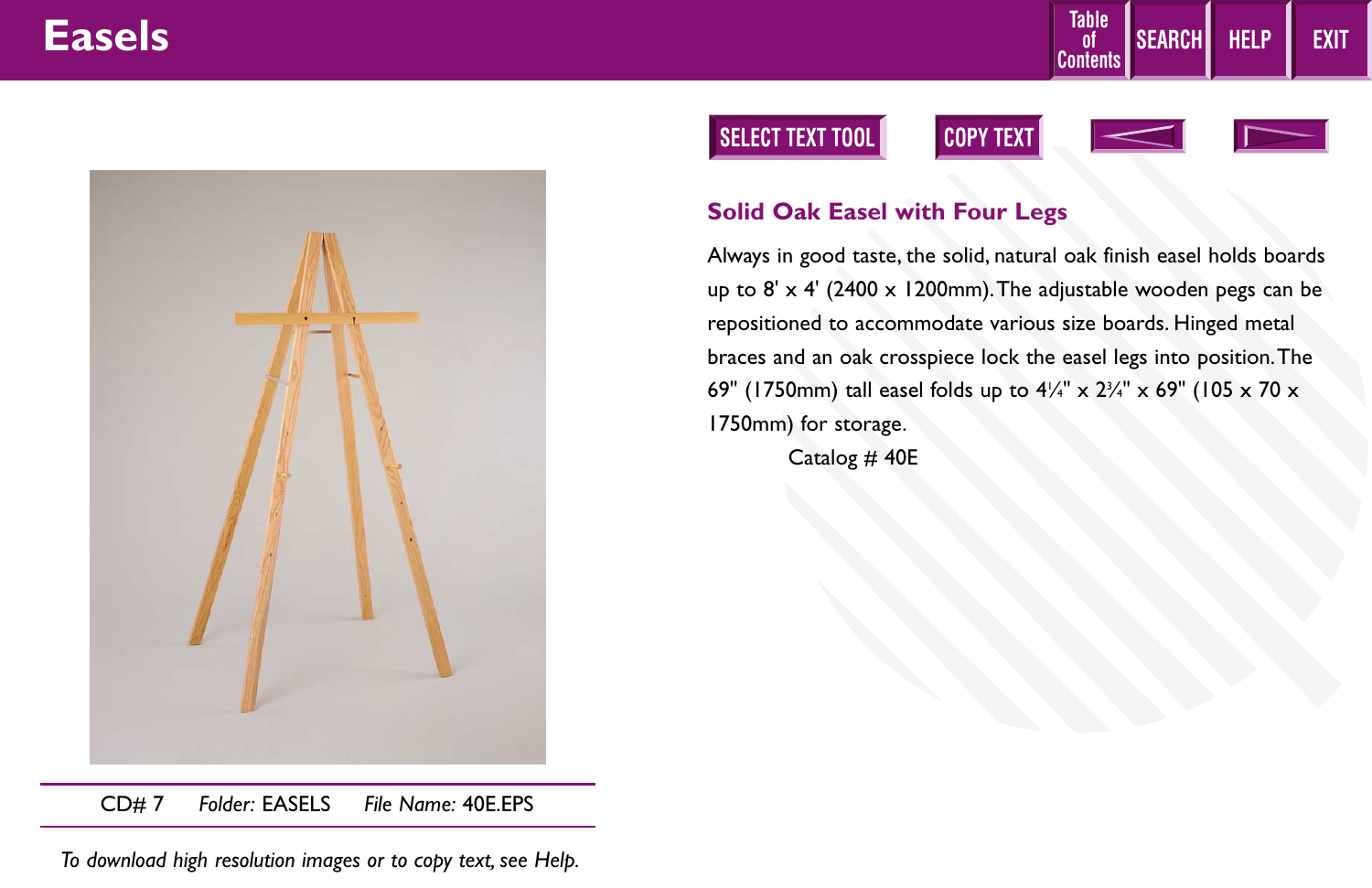<span id="page-12-0"></span>![](_page_12_Picture_1.jpeg)

### **SELECT TEXT TOOL COPY TEXT**

![](_page_12_Picture_3.jpeg)

![](_page_12_Picture_4.jpeg)

**HELP EXIT**

**SEARCH**

**Table of Contents**

### **Lightweight Easel**

Black or natural finish hardwood easel is specifically designed to display small boards and various graphics and posters on the adjustable support ledge. Light enough to transport from room to room, this easel can be easily disassembled for storage. 64" (1625mm) high.

| Catalog $#$ | Color               |
|-------------|---------------------|
| 41 E        | Natural finish      |
| 42E         | <b>Black finish</b> |

*File Name:* 41E.EPS *Folder:* EASELS *File Name:* 42E.EPS CD# 7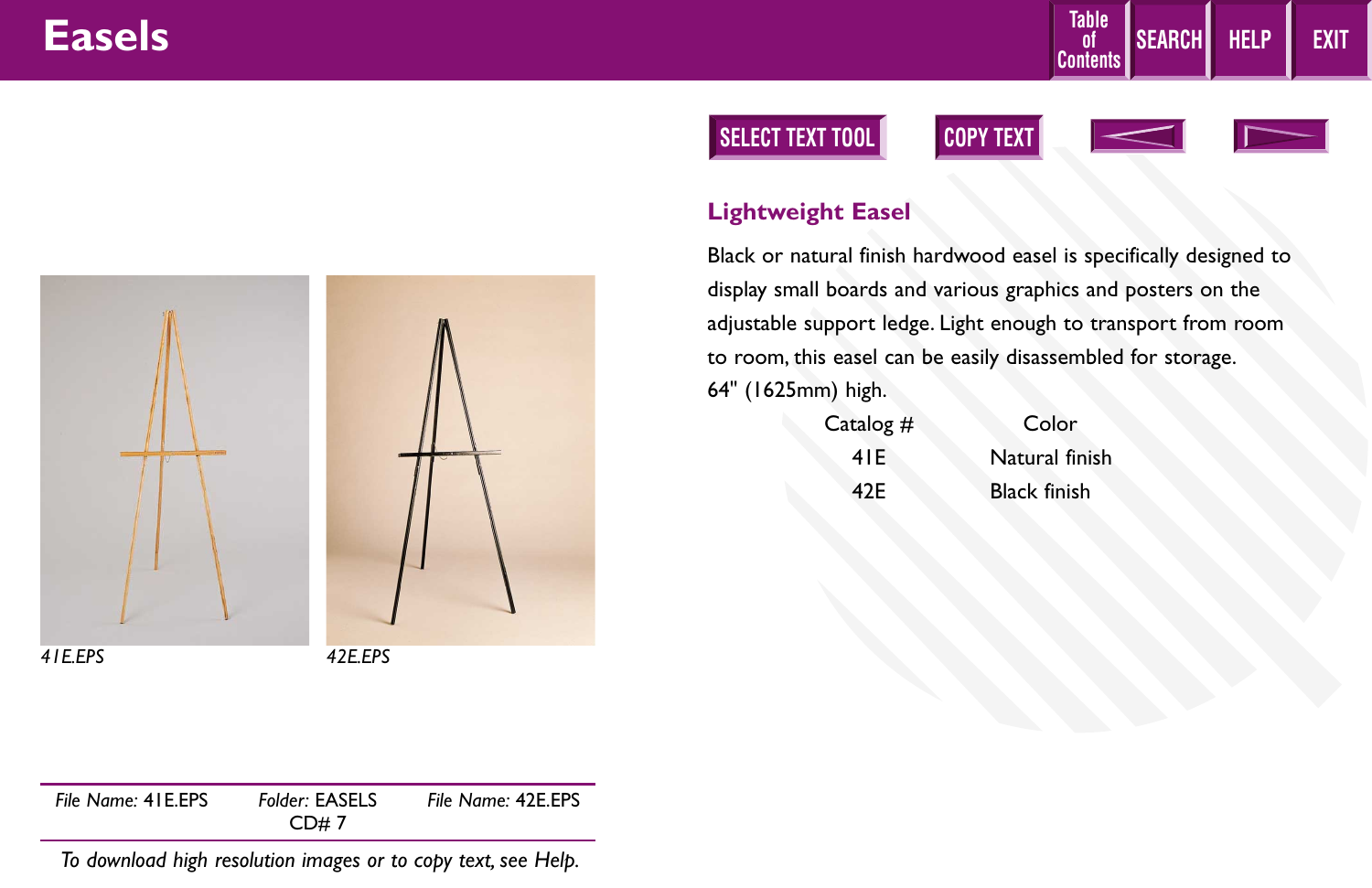![](_page_13_Picture_1.jpeg)

![](_page_13_Picture_2.jpeg)

![](_page_13_Picture_3.jpeg)

**HELP EXIT**

**SEARCH**

**Table of Contents**

<span id="page-13-0"></span>![](_page_13_Picture_4.jpeg)

![](_page_13_Picture_5.jpeg)

*55T.EPS*

![](_page_13_Picture_7.jpeg)

#### **Heavy-Duty Telescoping Aluminum Easel**

Display presentation materials on sturdy adjustable holders or present materials using a standard size flipchart pad.This heavy gauge aluminum easel features locking cross-braces and 1" (25mm) diameter tubular legs.The telescoping legs twist-lock securely into position.The easel conveniently downsizes for portability.Available in silver and black finish anodized aluminum.The flipchart pad retainer is optional.

| Catalog $#$ | Color  | Description |  |
|-------------|--------|-------------|--|
| 55E         | Silver | Easel       |  |
| 56E         | Black  | Easel       |  |

### **Pad Retainer Accessory**

Easy-to-use flipchart holder attaches securely to the top of the display easel enabling it to hold paper pads and to stabilize presentation graphics or boards.

| Catalog $#$ | Color        | Description      |
|-------------|--------------|------------------|
| 55T         | Silver       | For use with 55E |
| 56T         | <b>Black</b> | For use with 56E |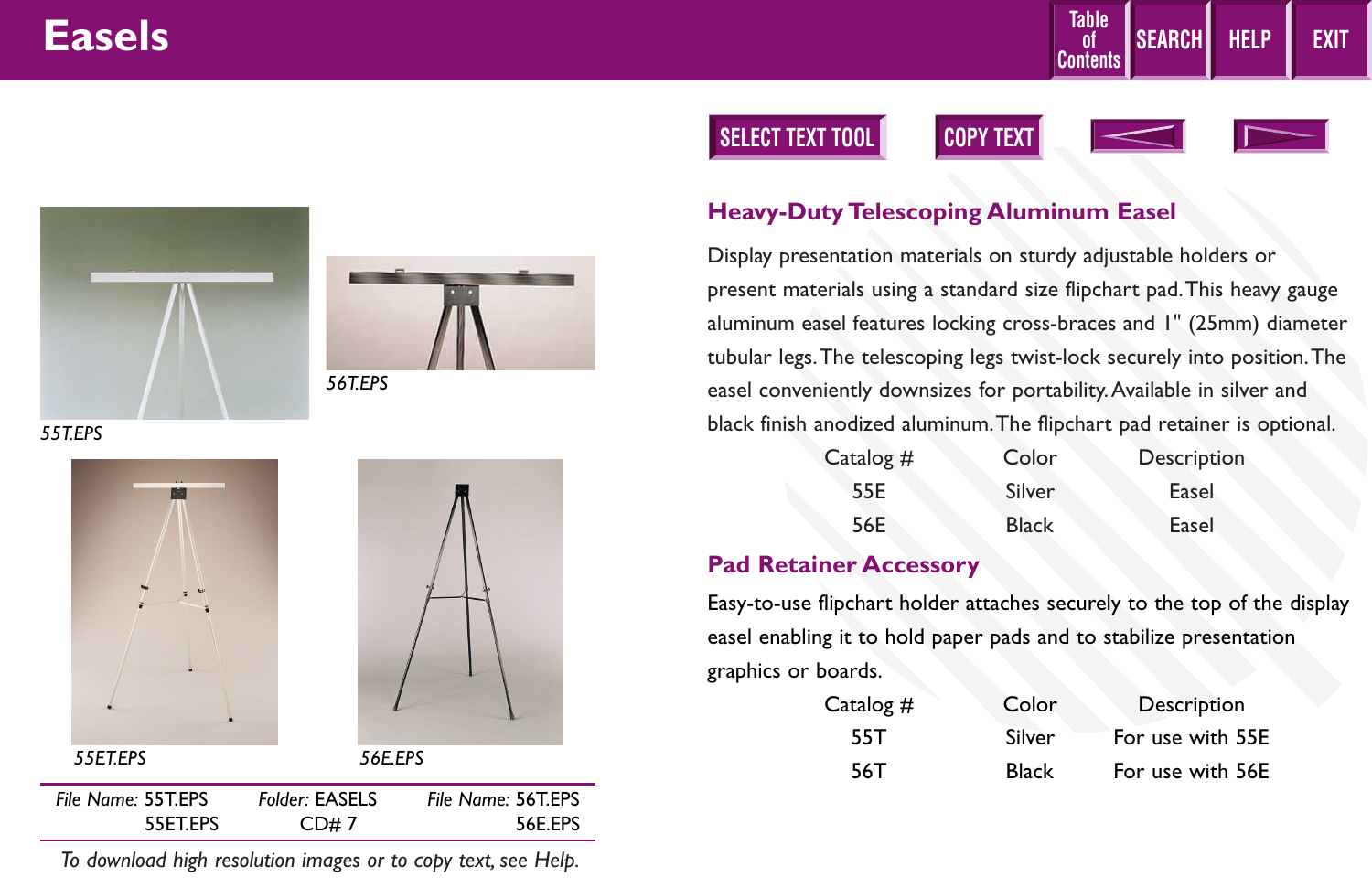<span id="page-14-0"></span>![](_page_14_Picture_1.jpeg)

### **SELECT TEXT TOOL COPY TEXT**

![](_page_14_Picture_3.jpeg)

![](_page_14_Picture_4.jpeg)

**HELP EXIT**

**SEARCH**

**Table of Contents**

### **Tabletop Easel**

Compact aluminum easel is 18" (450mm) high for holding small signs or boards on a counter or tabletop. Extension arms fold out from the top for additional support.The support rail is securely attached and folds neatly and compactly for storing.

Catalog # 52E

CD# 7 *Folder:* EASELS *File Name:* 52E.EPS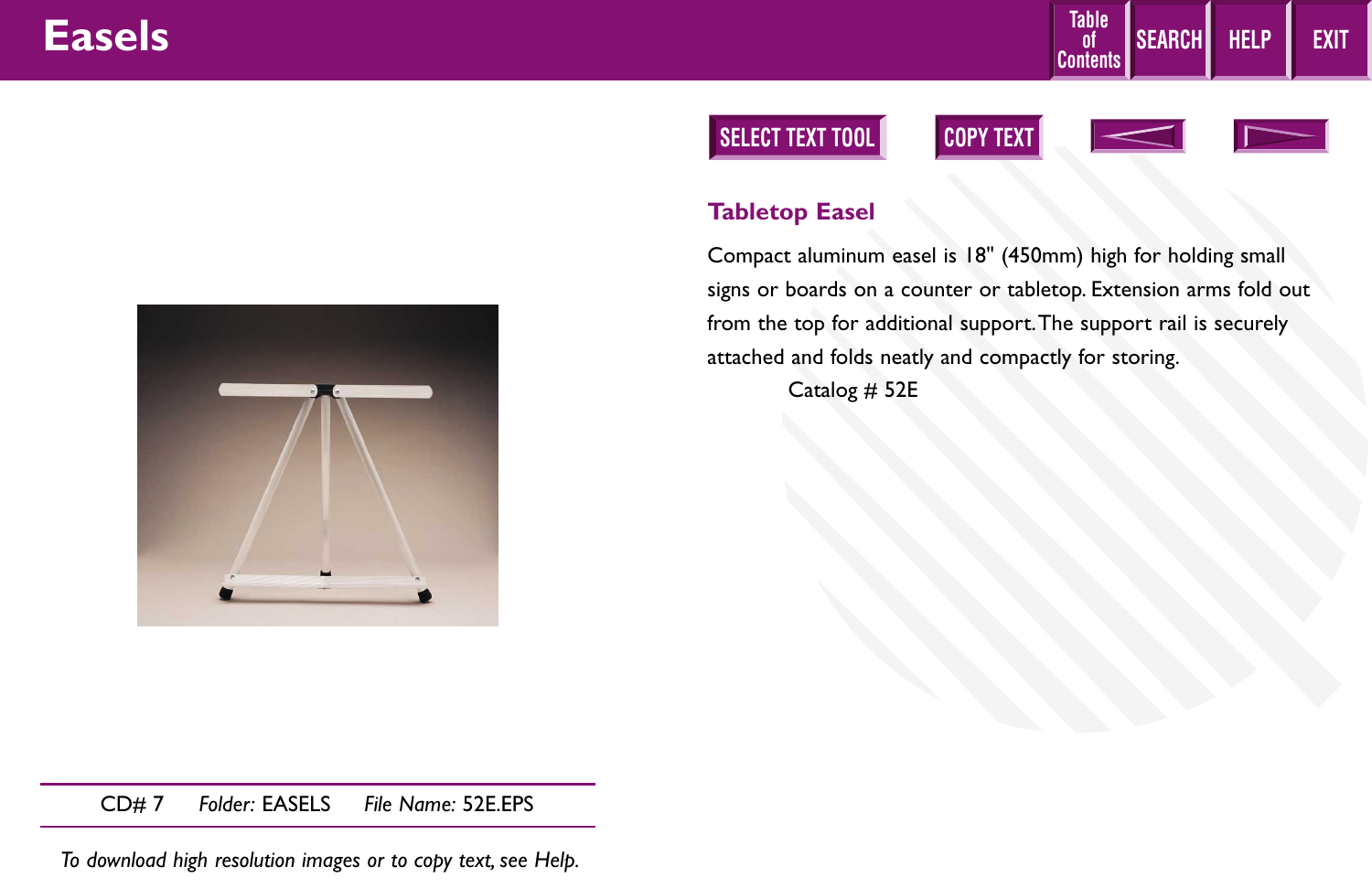<span id="page-15-0"></span>![](_page_15_Picture_1.jpeg)

![](_page_15_Picture_2.jpeg)

![](_page_15_Picture_3.jpeg)

![](_page_15_Picture_4.jpeg)

*50E\_DET2.EPS*

![](_page_15_Picture_6.jpeg)

*51E.EPS 51T.EPS*

CD# 7 *Folder:* EASELS *File Names:* 50E.EPS 51E.EPS 50T.EPS 51T.EPS 50E\_DET1.EPS 50E\_DET2.EPS 50E\_FLIP.EPS

*To download high resolution images or to copy text, see Help.*

### **SELECT TEXT TOOL COPY TEXT**

![](_page_15_Picture_11.jpeg)

![](_page_15_Picture_12.jpeg)

**Table of Contents**

**SEARCH**

![](_page_15_Picture_13.jpeg)

**HELP EXIT**

### **Lightweight Telescoping Aluminum Easel**

Portable, lightweight aluminum tripod easel features 3 ⁄4" (19mm) tubular legs that extend from 38" to 66" (965 to 1675mm). Easy to use, twist-locking legs secure into position without marring, and locking cross-braces stabilize the easel. Complete with adjustable holders that support boards and presentation materials. Folds for storage. For flipchart use, the attachable 50T and 51T pad retainers are available.

#### **Silver Finish**

| Catalog # |
|-----------|
| 50E       |
| 50T       |
| 50ET      |
|           |

#### **Black Finish**

| italog # | Color         | Description             |
|----------|---------------|-------------------------|
| 50E.     | <b>Silver</b> | Easel                   |
| 50T      | Silver        | Pad retainer for 50E    |
| 50ET     | Silver        | Easel with pad retainer |

| Catalog $#$ | Color        | Description          |
|-------------|--------------|----------------------|
| 51E         | Black        | Easel                |
| 51T         | <b>Black</b> | Pad retainer for 51E |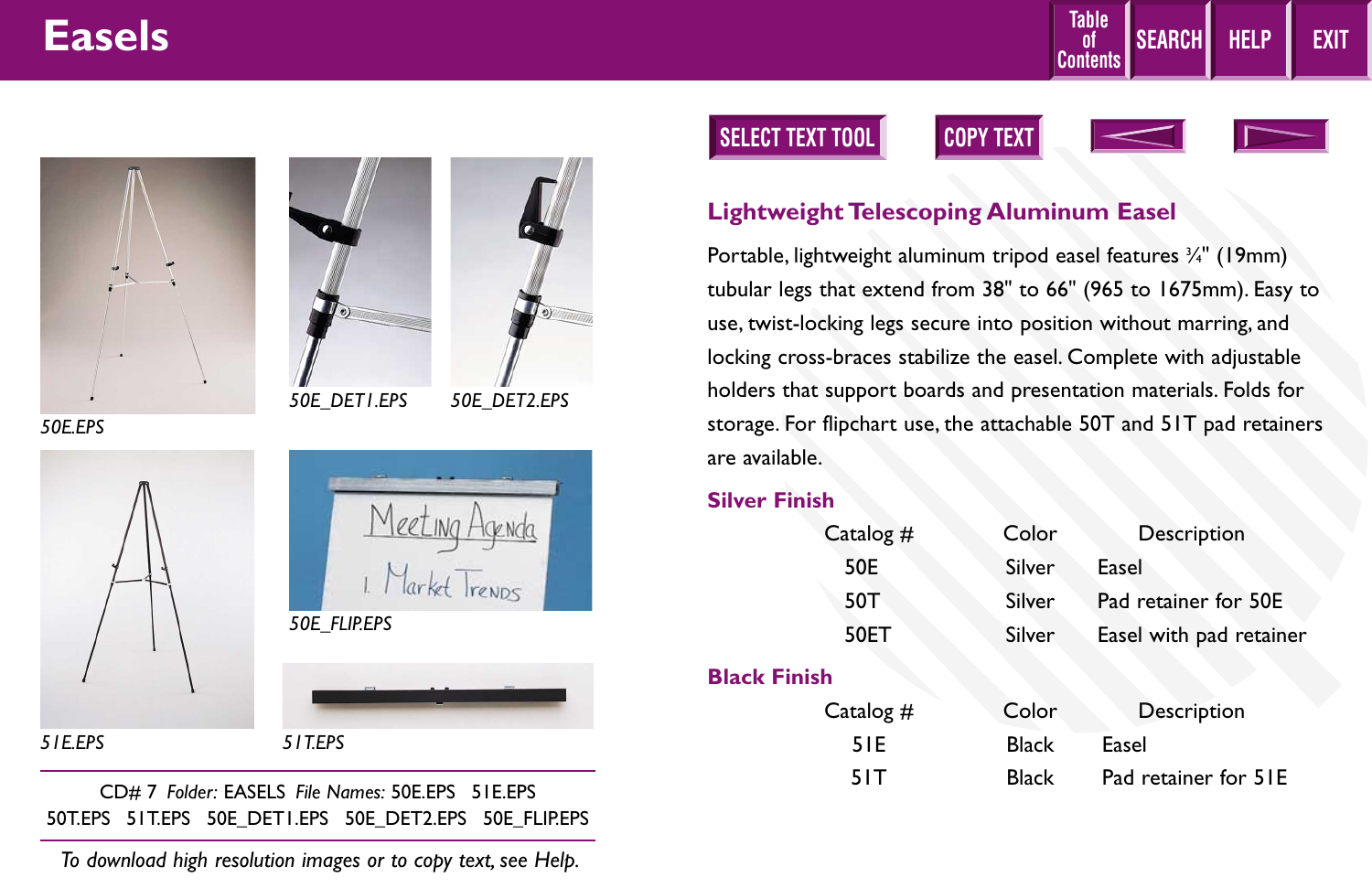![](_page_16_Picture_1.jpeg)

### **SELECT TEXT TOOL COPY TEXT**

![](_page_16_Picture_3.jpeg)

![](_page_16_Picture_4.jpeg)

### **Display Easel Carrying Case**

Now it's easier than ever to take your Quartet easel wherever you go. Made of resilient black canvas, this convenient bag features a heavy-duty zipper, reinforced carrying handle and shoulder strap.Transports the 50E, 51E, 55E, 56E, 41E, and 42E. Dimensions:  $38\frac{1}{2}$ " x  $6\frac{1}{2}$ " x 1 $\frac{1}{2}$ " (975 x 165 x 38mm). Catalog # 156355

<span id="page-16-0"></span>![](_page_16_Picture_7.jpeg)

CD# 7 *Folder:* EASELS *File Name:* 156355.EPS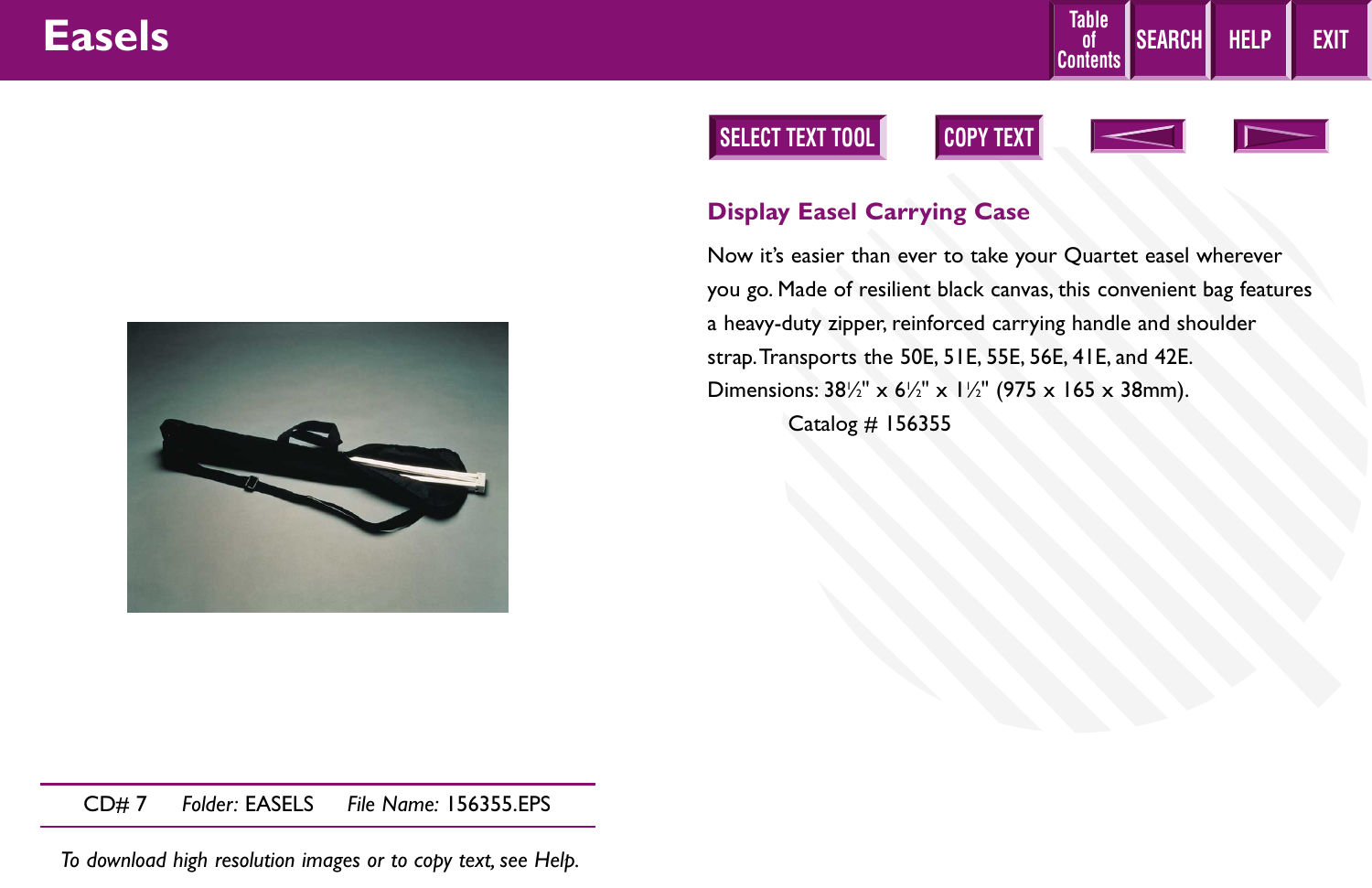<span id="page-17-0"></span>![](_page_17_Picture_1.jpeg)

*21E.EPS*

| CD#7 |
|------|
|------|

*To download high resolution images or to copy text, see Help.*

### **SELECT TEXT TOOL COPY TEXT**

![](_page_17_Picture_6.jpeg)

![](_page_17_Picture_7.jpeg)

**HELP EXIT**

**SEARCH**

**Table of Contents**

#### **Tripod Steel Easel**

For display and presentation purposes, this strong easel in bronze or walnut woodgrain finish has two sets of fold-out brackets to support boards up to  $8' \times 4'$  (2400  $\times$  1200mm). An optional, dryerase presentation board can be attached to the top of the easel for use at meetings and seminars.The easel stands 72" (1825mm) high and a sturdy locking mechanism secures the legs in place.And when it's time to put it away, the easel folds trimly to  $1" \times 4" \times 72"$ (25 x 100 x 1825mm). Plastic, non-skid feet.

| Catalog $#$ | Color         |
|-------------|---------------|
| 21E         | Bronze finish |

#### **Attachable Presentation Boards**

These  $29'' \times 40''$  (735  $\times$  1020mm) writing boards have a special bracket that slips over and secures it to the top of the display easel. Boards include a 10" (250mm) marker rail and an adjustable pad retainer.

| Catalog # | Description                    |
|-----------|--------------------------------|
| $2IE-7$   | Oval Office melamine board     |
|           | with bracket (rounded corners) |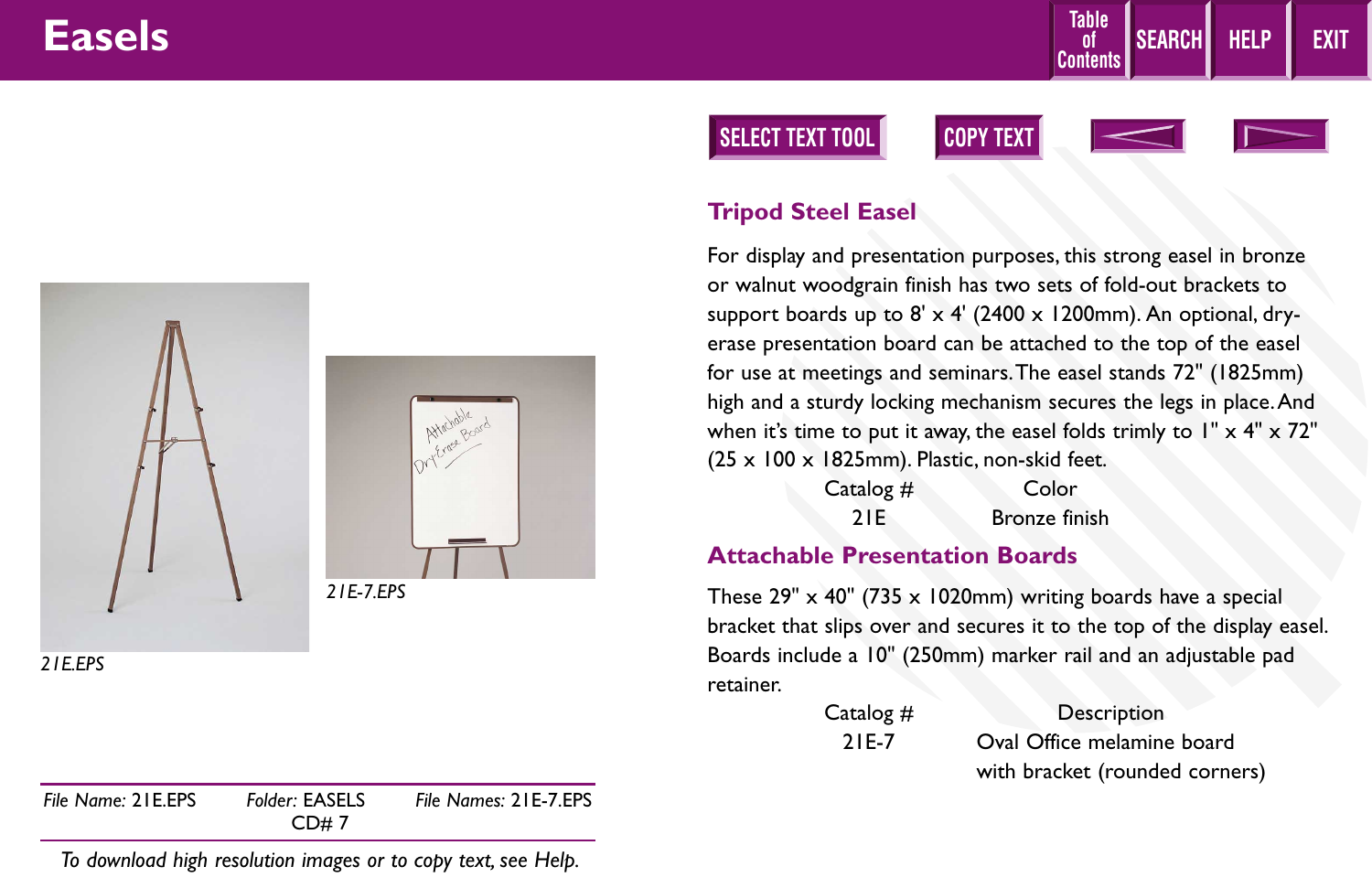<span id="page-18-0"></span>![](_page_18_Picture_1.jpeg)

*300E.EPS*

*301E-1.EPS*

![](_page_18_Picture_4.jpeg)

*301E.EPS*

*File Name:* 300E.EPS *File Name:* 301E.EPS *File Name:* 300E-1.EPS CD# 7 *Folder:* EASELS

*To download high resolution images or to copy text, see Help.*

### **SELECT TEXT TOOL COPY TEXT**

![](_page_18_Picture_9.jpeg)

![](_page_18_Picture_10.jpeg)

**HELP EXIT**

**SEARCH**

**Table of Contents**

#### **Radius Reversible Easel**

A fresh new look for presentation easels featuring clean lines and two dry erase writing surfaces.The second melamine writing area is accessible by reversing the  $30'' \times 41''$  board and securing it into position.The tubular steel frame is angled for comfortable writing. Solidly constructed of heavy gauge steel with a neutral color powder coat finish. For easy mobility, the easel features 2 locking and 2 non-locking 2'' casters. Accessory tray and pad retainer are also included.

| Catalog $#$ | Color    | Size.              |
|-------------|----------|--------------------|
| 300E        | Putty    | $30'' \times 41''$ |
| 30 IE       | Graphite | $30'' \times 41''$ |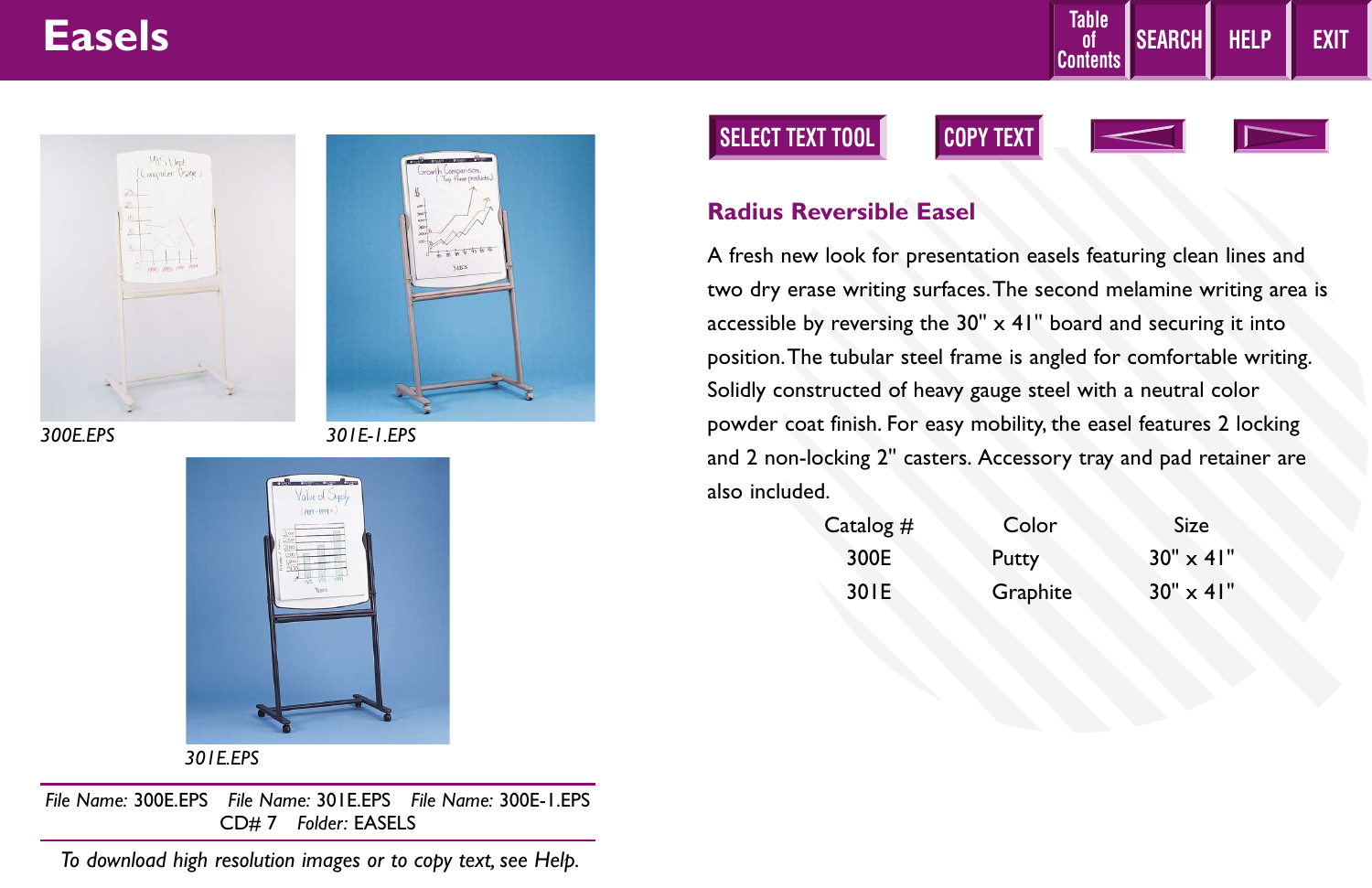<span id="page-19-0"></span>![](_page_19_Picture_1.jpeg)

*93534.EPS 93535.EPS*

### **SELECT TEXT TOOL COPY TEXT**

![](_page_19_Picture_5.jpeg)

![](_page_19_Picture_6.jpeg)

**HELP EXIT**

**SEARCH**

**Table of Contents**

#### **Radius Reversible Board**

Radius edge reversible writing boards make a positive statement about your message. Offering plenty of writing area, the doublesided melamine board is available in a  $4' \times 3'$  and a  $6' \times 4'$  size. To access the second writing area, reverse the board and secure it into position.The neutral powder coat finish blends with any meeting environment and the heavy gauge steel construction ensures durability.Accessory tray included. Easy to transport on 2'' casters.

|       | Catalog $#$ | <b>Size</b>    |
|-------|-------------|----------------|
| Putty | 93534       | $4' \times 3'$ |
|       | 93537       | $6' \times 4'$ |
| Black | 93535       | $4' \times 3'$ |
|       | 93538       | $6' \times 4'$ |
|       |             |                |

*File Name:* 93534.EPS *Folder:* EASELS *File Names:* 93535.EPS CD# 7